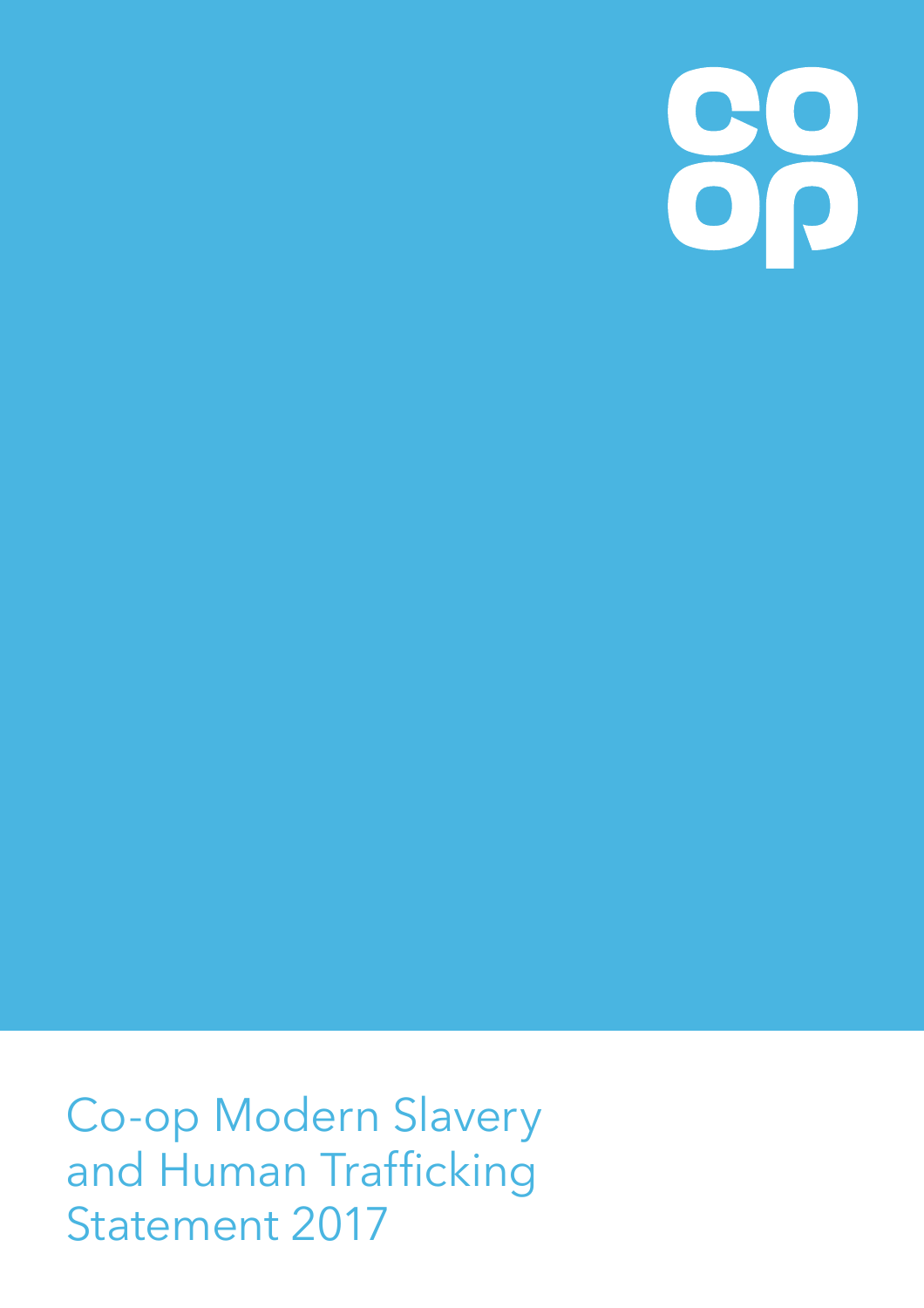# **Contents**

# **Introduction**

# **(1) Managing the risk of modern slavery**

| Other products and services we sell, and those we use in our own business  8 |  |
|------------------------------------------------------------------------------|--|

# **(2) Training, capacity building and collaboration**

| 10 |
|----|
| 11 |
| 12 |

# **(3) Going the extra mile: Campaigning on modern slavery**

| -14 |
|-----|
| 15  |

# **Tracking our progress**

We think of slavery as an injustice from long ago - dealt with by social reformers and now outlawed in every country. But recent figures show that slavery is on the increase all over the world<sup>1</sup>. And it's happening here in the UK right now - where there are an estimated 13,000 potential victims of slavery<sup>2</sup>.

1 http://www.ilo.org/global/about-the-ilo/newsroom/news/WCMS\_574717/lang--en/index.htm

2 http://www.antislaverycommissioner.co.uk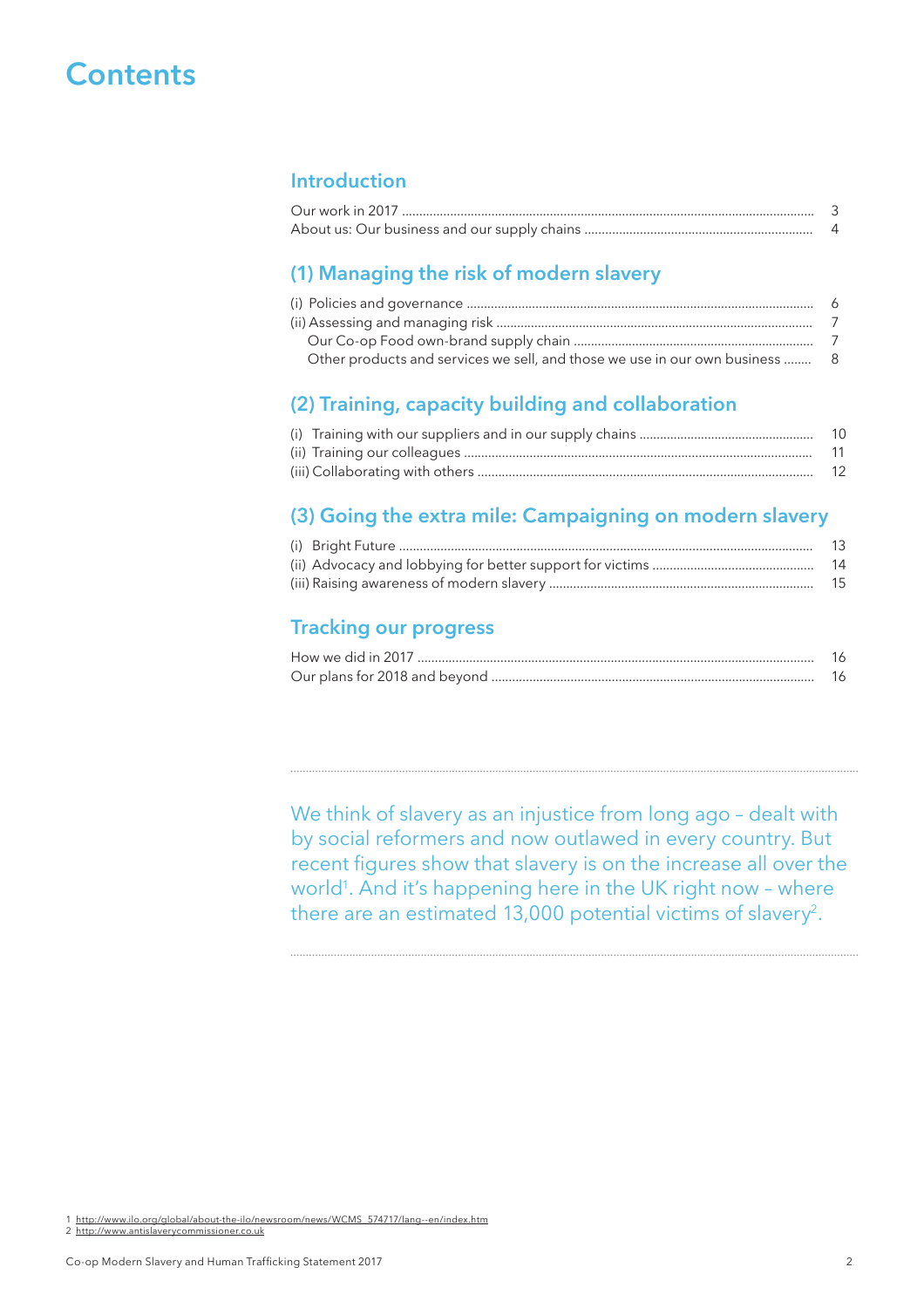# **Introduction**

The Co-op has been a business with a clear social commitment since it was founded in 1844, and that commitment has shaped our business ever since. That's why we're doing everything we can to make sure slavery has no part in the production, growth or manufacture of the products we sell and services we use. And that's why we're actively campaigning for better support for victims of modern slavery.

This is the Co-op's second modern slavery and human trafficking statement<sup>3</sup>. It sets out the steps we've taken during our financial year 2017<sup>4</sup> to prevent modern slavery and human trafficking taking place in our business and supply chains.

## **Our areas of** activity in 2017

Over the past year, we've expanded our work to tackle modern slavery, focusing on three areas

#### Improving processes across our wider, non-food supply chains Building on the experience of our food business to improve due diligence across our businesses and supply chains for the goods and services we use in our own

#### Building capacity and collaborating for change

operations - see page 8

Working with suppliers, colleagues and others to improve their understanding of modern slavery, and their ability to identify and tackle issues - see page 10

#### Scaling up our campaigning on modern slavery

Engaging with politicians, colleagues and other businesses to help provide better support for victims of modern slavery, and offering more work opportunities for victims through our Bright Future programme - see page 13

As we did last year, we've given a lot of detail in our Statement so you can see exactly what we've done in 2017, including how we did against the targets we set ourselves, as we believe this helps show how seriously we take the issue. In particular we draw out key elements of our food ethical trade programme, as our primary responsibility lies with our Co-op brand suppliers and supply chains - not only because our food business accounts for 74% of our business (by turnover), but also because this is where we can have the greatest influence for positive change. But a real focus of our work this year has been on bringing our wider business and procurement activities up to the same standards.

We're making great progress, which we'll talk through in this Statement. But we know there's always more to be done to tackle modern slavery, so we've set ourselves some challenging targets for the coming years, and we'll continue to report in an open and honest way about the progress we are making.

3 The terms 'Co-op Group', 'Group' or 'Co-op' are all used to refer to the Co-operative Group Limited, which consists of Co-operative Group Food Limited, Funeral Services<br>Limited, Co-operatives E-Store Limited, Co-operativ

4 Financial year (53 weeks) ending 6 January 2018.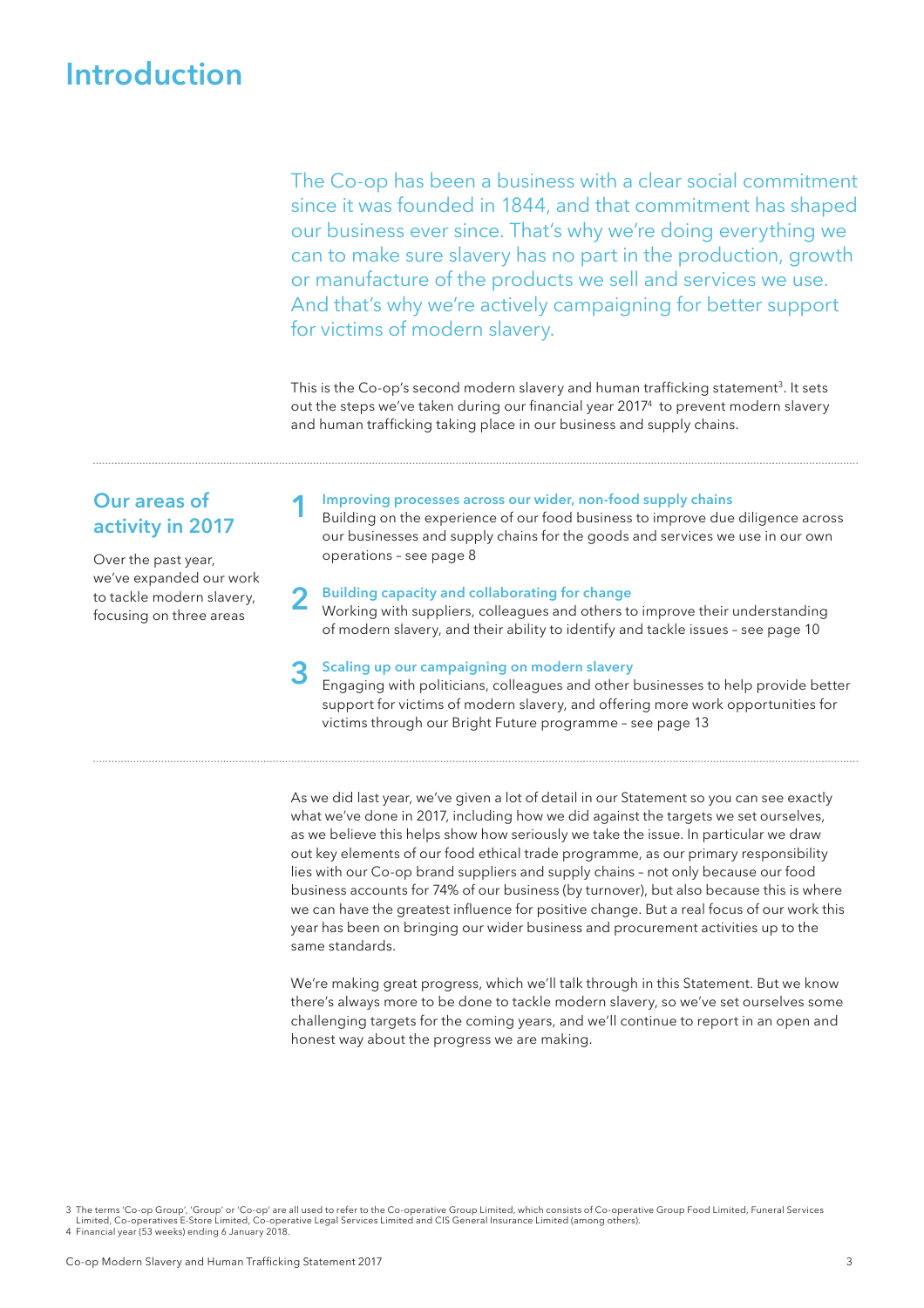# **About us: Our business and our supply chains**



**4.6 million active members** 

**2,500 food stores** 

**1,000 funeral homes** 

**64,000 people employed across the Co-op Group<sup>5</sup>**

# **About the Co-op**

We're the UK's largest co-operative, owned by 4.6 million members. We're a major food retailer, the largest funerals provider in the UK, an insurance and legal services provider and an online electrical retailer.

Our businesses are all UK based and our main offices are in Manchester. Further details about our business can be found in our 2017 Annual Report.

# **Our suppliers and supply chains**

We buy products and services from thousands of suppliers across the globe. Some of these products and services are for re-sale - like fresh produce and Co-op Food ownbrand products that we sell in our food stores, and other own-brand and third-party products and services that we sell. Others are for use in our own business. See below for more details.

#### **Products and services for re-sale**

**Our Co-op Food own-brand products.** Just under half (48% by turnover) of the goods we sell in our food stores are Co-op Food own-brand products. Our food ethical trading monitoring programme covers 1,873 sites (891 Tier 1 and 982 beyond Tier 16) and over half a million workers, across six continents in 68 countries. Figure 1 shows where we source our food own-brand products, and the number of workers in those supply chains.



5 In 2017 we directly employed 64,129 colleagues, and also employed around 500 contractors via agencies.

6 A Tier 1 site is a production site where goods are finished, ready for supply to, or sale by, the end company. A Tier 2 site is a production site that supplies goods or materials to a<br>Tier 1 site for incorporation into t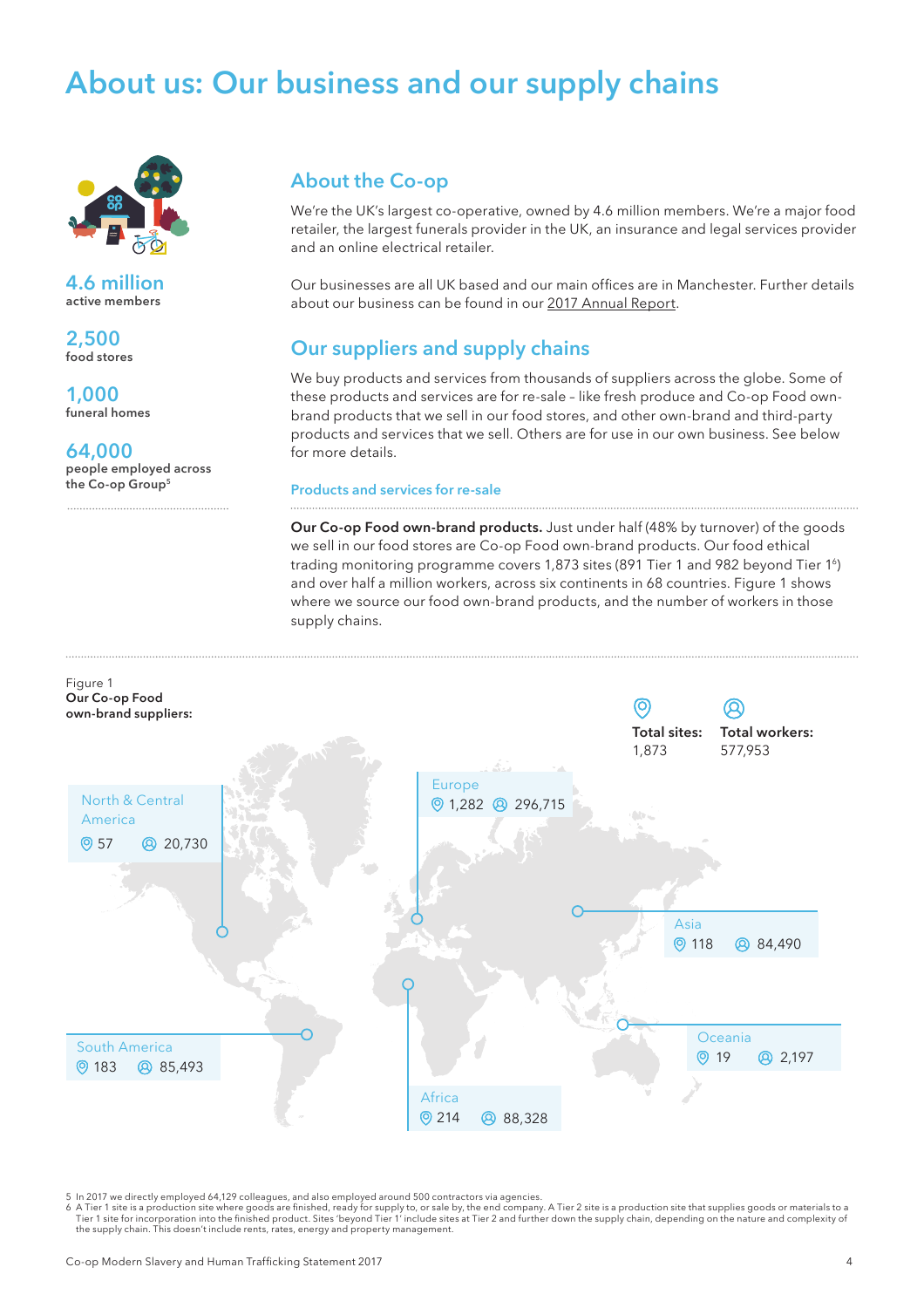Other own-brand and third-party products and services we sell. We also sell a wide range of other third-party branded products in our food stores, as well as a variety of products and services through other parts of our business (some of which are own-brand). For example:

- Just over half (by turnover) of the products sold in our food business are from thirdparty brand suppliers.
- Co-op Funeralcare sells coffins and caskets, headstones, memorial stones and flowers, some of which are Co-op brand products, as well as offering wider services (eg through suppliers of specialist vehicles). Funeralcare products are sourced from a variety of countries. Our masonry comes mainly from India and China (Box 3, page 9); over 95% of the coffins we manufacture are FSC certified<sup>7</sup>.
- Co-op Insurance sells car, home, travel and pet insurance, and provides claims fulfilment services through a number of suppliers. The majority of our ~150 Tier 1 suppliers are based in the UK.
- Co-op Electrical sells third-party branded, large and small domestic appliances, TVs and audio equipment. We source electrical items from around 85 companies. 80% of our spend is channelled through 18% of our suppliers, including many well-recognised brands like Samsung, Sony, Beko, Bosch, Hotpoint and Dyson. Supply chains of these branded products are complex and can stretch around the world.

#### Goods and services not for re-sale (GSNFR)

Our Procurement function is responsible for sourcing the goods and services that we need to run our businesses. We currently buy from over 4,400 suppliers across nine categories, with products and services ranging from building fabrications, uniforms, cleaning services and catering, mobile phones and laptops, to labour providers, fleet, marketing services and paper.

In 2017 we had a total spend of over £1bn, with the majority of that spend channelled through the top 100 suppliers. Our largest spend category is Construction and Facilities Management, representing approximately a third of our total spend<sup>8</sup>.

<sup>7</sup> Forest Stewardship Council (http://www.fsc-uk.org/en-uk).

<sup>8</sup> This doesn't include rents, rates, energy and property management.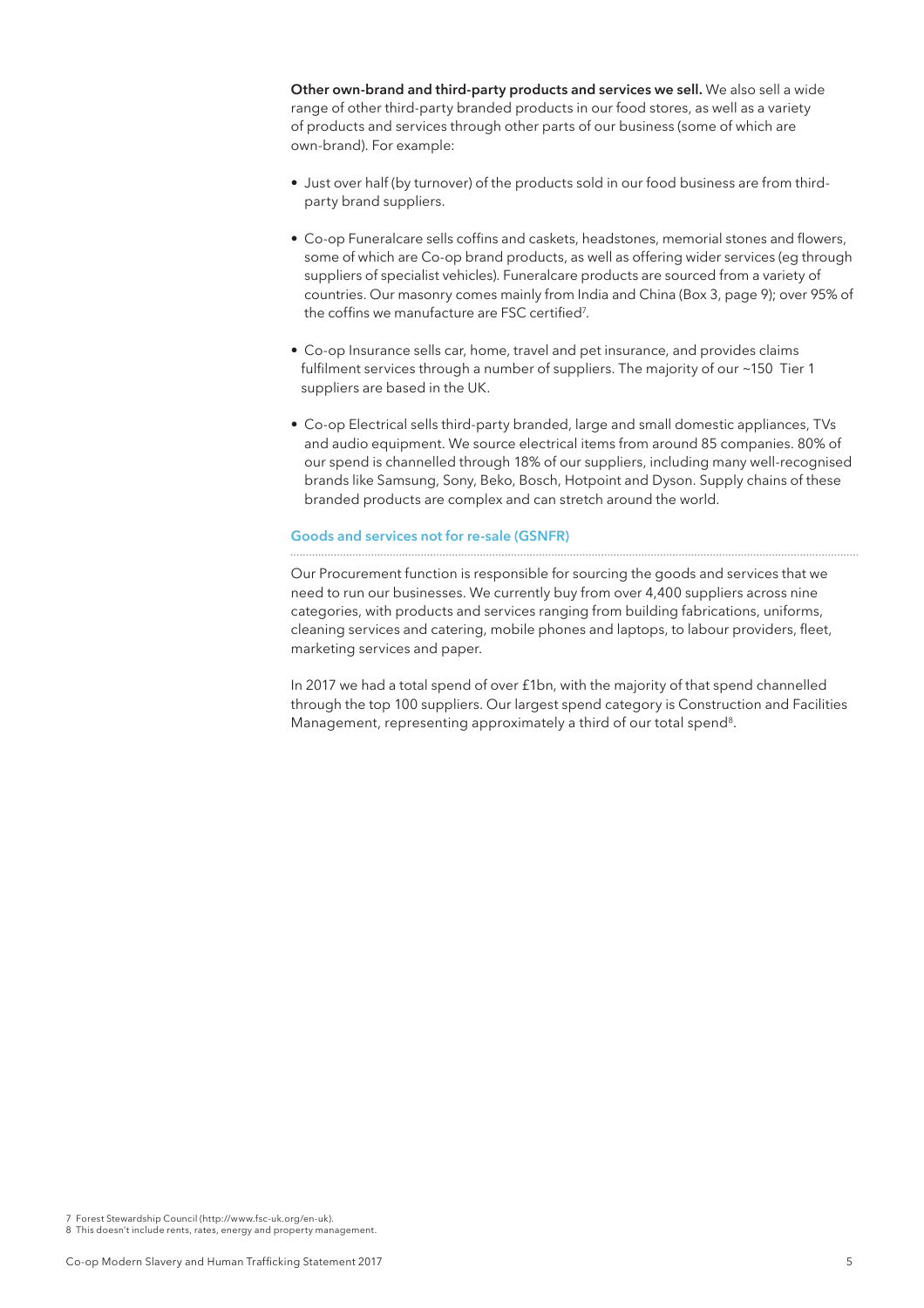# (1) Managing the risk of modern slavery



© 'Worthy of Love' 2017 / Snowdrop Project

From the photography exhibition 'One Lens, Countless Stories', Sheffield 2017, created by survivors of human trafficking who received long-term support from the Snowdrop Project.

# (i) Policies and governance

Our commitments on ethical trade, human rights and modern slavery are set out in a number of policies which guide the recruitment and behaviour of our colleagues, our purchase of products and services, and our relationships with suppliers and partners. We have a robust governance structure which oversees the development and implementation of these policies across our business.

Policies: Details were included in last year's statement and are summarised below:

- People policies: Our extensive people policies cover all aspects of colleagues' employment, including recruitment and eligibility to work, colleague wellbeing, and conduct at work. Our Whistleblowing and Eligibility to Work policies are key to helping us address any risk of modern slavery. In 2017 we amended the Whistleblowing Policy to specifically include raising concerns about modern slavery and the process to follow if colleagues suspect it.
- Ethical Trade and Human Rights (ET&HR) Policy Position Statement: Sets out our  $\bullet$ Group-wide approach to the protection of fundamental rights of workers throughout our supply chains. These rights include all international labour rights, including protection from forced labour, modern slavery and harsh or inhumane treatment. The UN Guiding Principles on Business and Human Rights inform the way we address our responsibilities to protect and respect human rights associated with our operations.
- Sound Sourcing Code of Conduct (SSC): Sets out the workplace and employment standards that we expect of all our suppliers, The SSC is based on the Ethical Trading Initiative (ETI) Base Code and core international labour standards, and includes checks on forced labour and modern slavery. In 2017 our Chief Executive endorsed our SSC with a new introduction to reflect our updated policies and governance on ET&HR, and the importance we place on protecting and respecting workers' rights in supply chains.
- Sustainable Procurement and Supplier Policy (SPSP): Sets out the sustainability and ethical standards we expect of our suppliers of goods and services not for resale (GSNFR), including on labour standards in our supply chain - as defined in our Sound Sourcing Code. In 2017 we reviewed and updated the SPSP to fully reflect our ethical expectations of suppliers, including on modern slavery. The SPSP is part of the ethical due diligence checks we carry out during the sourcing of GSNFR.
- Buying Goods and Services Policy (GSNFR): Designed to guide anyone buying GSNFR across the Co-op, this new policy takes colleagues through a step-by-step process which encourages them to buy from preferred suppliers where we have well-managed contracts. The supporting ethical sourcing process and online quidance help colleagues understand how to buy responsibly. This includes ethical and environmental risk guidance which directs colleagues to the ethical issues they should consider when making specific purchases. The policy and controls apply to procurement of GSNFR across our Insurance, Funeralcare, Legal Services, Electrical and Food businesses, and to operational departments.

**Contracts:** Our expectation for food own-brand suppliers to meet ethical trade requirements and tackle modern slavery is included in supplier contracts and approval processes. We have a history of strong relationships with our suppliers - 75% of our suppliers have traded with us for over five years. We're creating stable supplier relationships through longer-term contracts, which will help suppliers reduce their reliance on agency labour and invest in their workforce and labour standards. However, we know we could do better in our dealings with suppliers and are taking action (Co-op Way Report, page 36). All Group contracts typically contain a standard clause requiring suppliers to comply with Co-op policies, including on ethics. We'll be adding specific clauses on modern slavery to all new and refreshed contracts from 2018.

Governance: Responsibility for development and oversight of ethical and sustainability policies, including on modern slavery, lies in a number of Co-op-wide and business-specific governance structures. These feed into our ET&HR Steering Group, which reports to the Co-op Executive and the Board. The ET&HR Steering Group also works closely with individuals from the Members' Council and with the Co-op Way Policy Committee.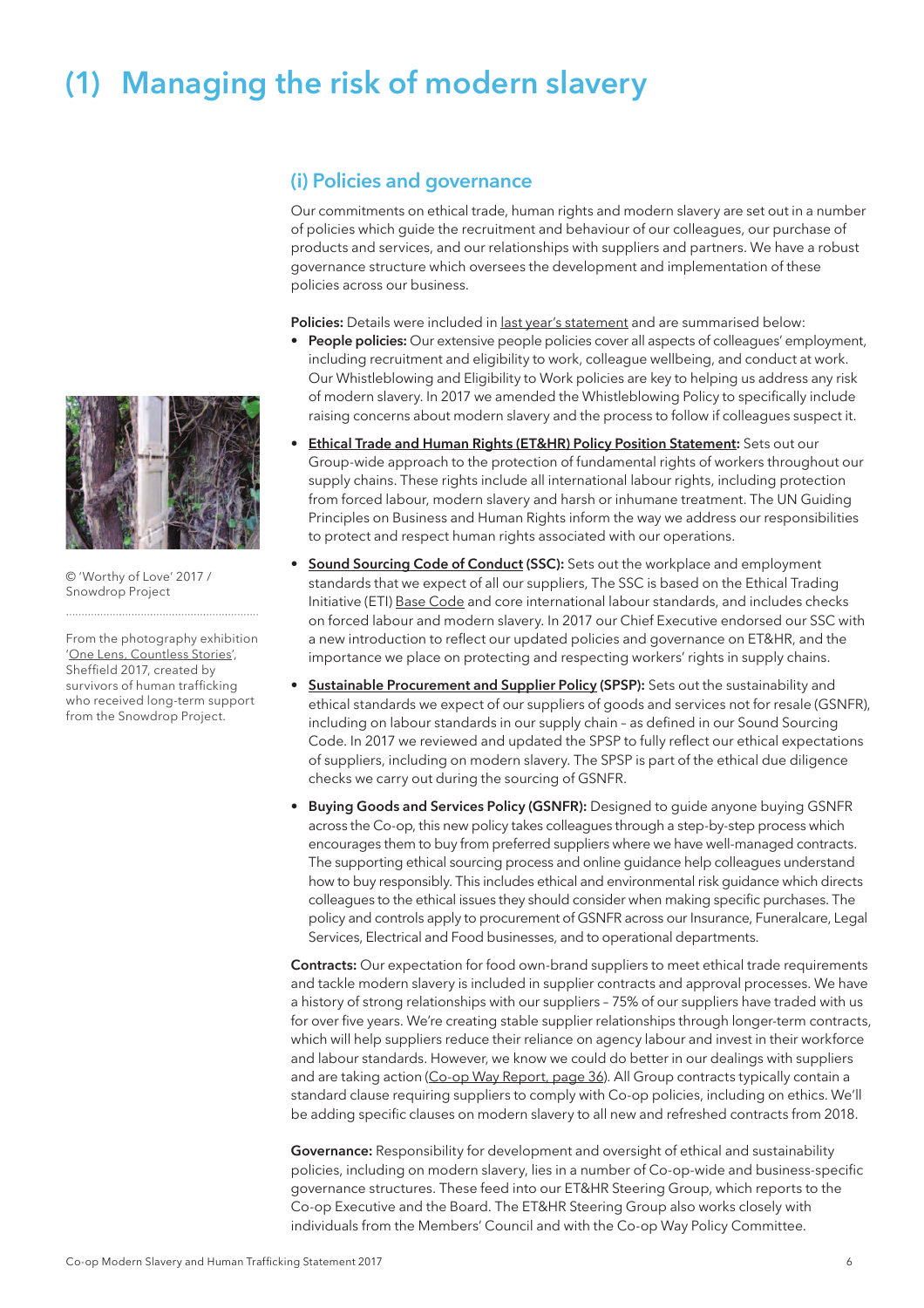# **(ii) Assessing and managing risk**

There are a number of ways we assess and manage the risk of modern slavery in our own **operations**. We have policies and processes in place to minimise the risk of modern slavery among the colleagues we employ directly, and our HR and procurement functions are working together to minimise the risk of modern slavery among colleagues who aren't directly employed by us.

When managing risk in our supply chains, we know that our primary responsibility is for our Co-op brand suppliers and supply chains, which are where we can have the biggest positive impact. We have a well-established programme to tackle labour abuses in our food supply chains, and in this Statement we provide details of our food business' work in 2017 to increase transparency beyond Tier 1 and to help suppliers put proper due diligence in place in their own operations. We also provide an update on a key area of our work - to roll out this model across the other own-brand products and services we sell, and the goods and services we use in our own operations (GSNFR).

#### **Our Co-op Food own-brand supply chain: Due diligence, monitoring and auditing**

Our Co-op Food ethical trade programme has been going for over 20 years, and in that time we've built a strong understanding of all labour rights issues (including modern slavery), and put in place rigorous due diligence processes to identify and address concerns when found.

**Our 'business as usual' risk assessment and monitoring processes** for Co-op Food own-brand suppliers are set out in our 2017 Co-op Way Report (page 14). All Co-op Food own-brand Tier 1 sites need to complete a self-assessment questionnaire (SAQ) on Sedex, prior to approval, with all high-risk<sup>9</sup> sites requiring an independent ethical audit. Where issues are raised, we expect suppliers to put them right, and support them in addressing the root cause of issues through our supplier engagement programme (page 10). Where suppliers consistently fail to address issues we will take appropriate action in line with our supplier termination processes.

In 2017 we also:

- Integrated our **Ethical Trade Capability Assessments** into high risk produce and grocery tenders, to help us assess prospective suppliers on their strategic approach to managing ethical trade, and their capability and activities in driving improvements across their global supply chain on issues such as modern slavery.
- Trialled the use of the new **Sedex forced labour indicators tool**, with the aim of integrating this process into our core reporting and risk assessments in 2018.

See Box 1 for a summary of Co-op Food's ethical trade monitoring programme in 2017.

### Box 1 **Co-op Food ethical trade monitoring programme in 2017**

#### **1,873 sites**

with over half a million workers (891 Tier 1 and 982 beyond Tier 1)

### **100% of Tier 1 sites with SAQs complete**

### **98% Tier 1 high-risk sites audited**

## **Nearly 1,000 Tier 2 sites and beyond\***

now in our monitoring programme with SAQs complete

#### **524 audits in 2017** (341 Tier 1, 181 beyond Tier 1)

2,975 issues were raised

Of the 2,975 issues raised, 39 issues (1.3%) were categorised as a breach of the Sound Sourcing Code Principle of 'employment is freely chosen' (reflecting weaknesses in policies and processes such as lack of clarity in contracts and calculations of holiday pay for agency workers). Almost 60% of the issues had been addressed by the supplier by end of 2017, resulting in changes such as new and more robust policies, and clearer contracts and payment processes. We know we can't rely on audits alone to identify modern slavery, so we're also working collaboratively through initiatives like Stronger Together and the Sedex Stakeholder Forum, to improve the identification of modern slavery in other ways.

\*In high-risk categories such as produce and protein.

See our 2017 Co-op Way Report (p40-42) for more details.

9 Our risk assessment takes the following into account: country, industry, self-assessment information, use of temporary workers and commercial/strategic importance, previous audit results. Our list of high-risk countries is informed by the frequency of issues, media coverage and academic research, local labour law, enforcement systems and other expert knowledge.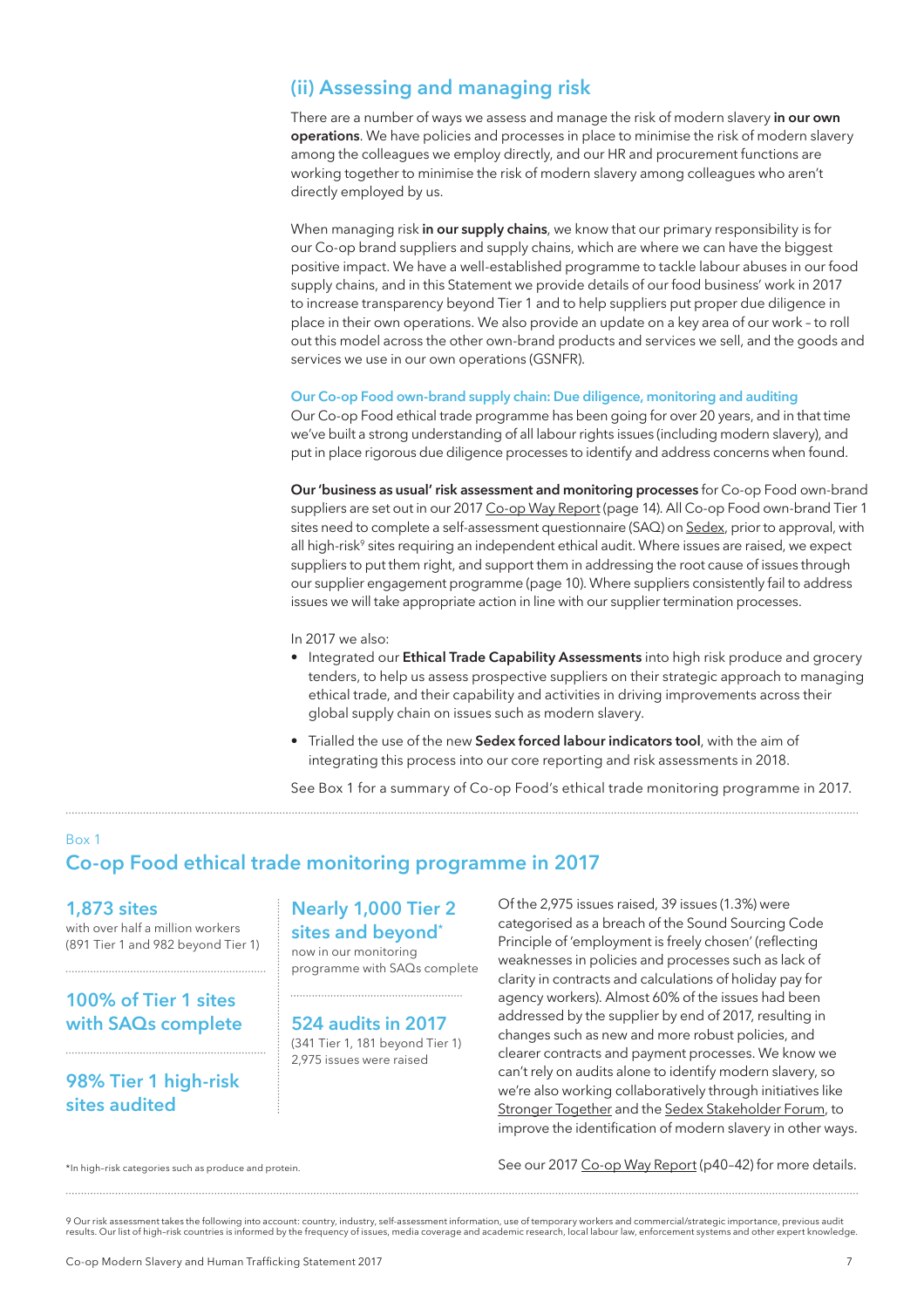#### Moving beyond Tier 1

Moving beyond the first tier has been a major focus in recent years, as we recognise this is where some of the serious issues in our supply base occur. In particular we've focused our activities on produce and protein supply chains, which have an increased risk of modern slavery due to a high reliance on casual and temporary labour. In 2017 we mapped and included 982 sites at Tier 2 and beyond<sup>10</sup> in the scope of our programme, 96% of which have completed a detailed SAQ on Sedex.

However, much of our work beyond Tier 1 involves building capacity of our Tier 1 suppliers to assess risk and manage issues in their own supply chain (page 10). In 2017 we rolled out our supplier performance matrix which measures suppliers on the systems they have in place to assess risk and identify issues in their supply chain. We were also involved in working collaboratively to develop the Food Network for Ethical Trade (FNET), to build capacity of suppliers to manage issues (page 12).

#### Raising concerns and dealing with issues

An important element in any due diligence programme is the ability of workers and others to raise concerns about abuses of labour rights, non-compliances and other issues. We know that effective workplace communication, and strong management and grievance procedures are key to making sure workers' complaints are addressed, and we provide training at our UK and global regional forums on worker engagement and establishing worker committees.

In the UK we support the promotion of the Gangmasters and Labour Abuse Authority (GLAA) and 24 Hour Modern Slavery Helpline numbers, and the development of worker engagement videos, through our support for Stronger Together. In 2017 we gave access to our independent whistleblowing line to colleagues at Tier 1 own-brand UK sites, to help strengthen our grievance processes.

In Box 2 we share an example of how one of our suppliers followed best practice to address an issue of modern slavery that arose in their supply chain.

#### Other products and services we sell and those we use in our own business

Over the past year, we've made a lot of progress in developing our understanding of, and capacity to address modern slavery and wider labour rights issues in our GSNFR supply base - building on the approach taken by our food business. Key elements of our approach are described on the next page.

### Box 2 - case study **Dealing with** issues

In April 2017, we were alerted by one of our Tier 1 suppliers that an alleged case of modern slavery had been identified at their supplier's produce packhouse and farm in Nottinghamshire.

The incident was uncovered when a worker at the site confided in their manager that they were being exploited. The supplier immediately called in the Gangmasters and Labour Abuse Authority (GLAA) and within a couple of days the individual was in protective custody and an investigation had started.

A second victim was then identified. Both people were taken to a place of safety, in the care of the Salvation Army. The investigation by the GLAA and the police found that modern slavery had been committed by the individuals' landlord.

Our supplier was commended by both the GLAA and the police for effective implementation of the modern slavery training they'd received from Stronger Together, and

for their handling of the sensitive situation. The perpetrator pleaded quilty to one charge of human trafficking and two of forced labour at Nottingham Crown Court and was sentenced to eight years imprisonment.

A key principle of our ethical trade strategy in our food business is to make sure that we have strong transparent relationships in place, and that suppliers have the proper training to prevent modern slavery in their sites and supply chain, and know how to act if issues occur. Following the investigation, we visited our supplier to draw lessons from the case, and have raised awareness with other suppliers in the area via our East of England Supplier Forum. In 2018 we'll include the lessons from this incident in our own due diligence processes and those of our suppliers.



© 'Property-of-no-one' 2017 / Snowdrop Project

10 See footnote 6.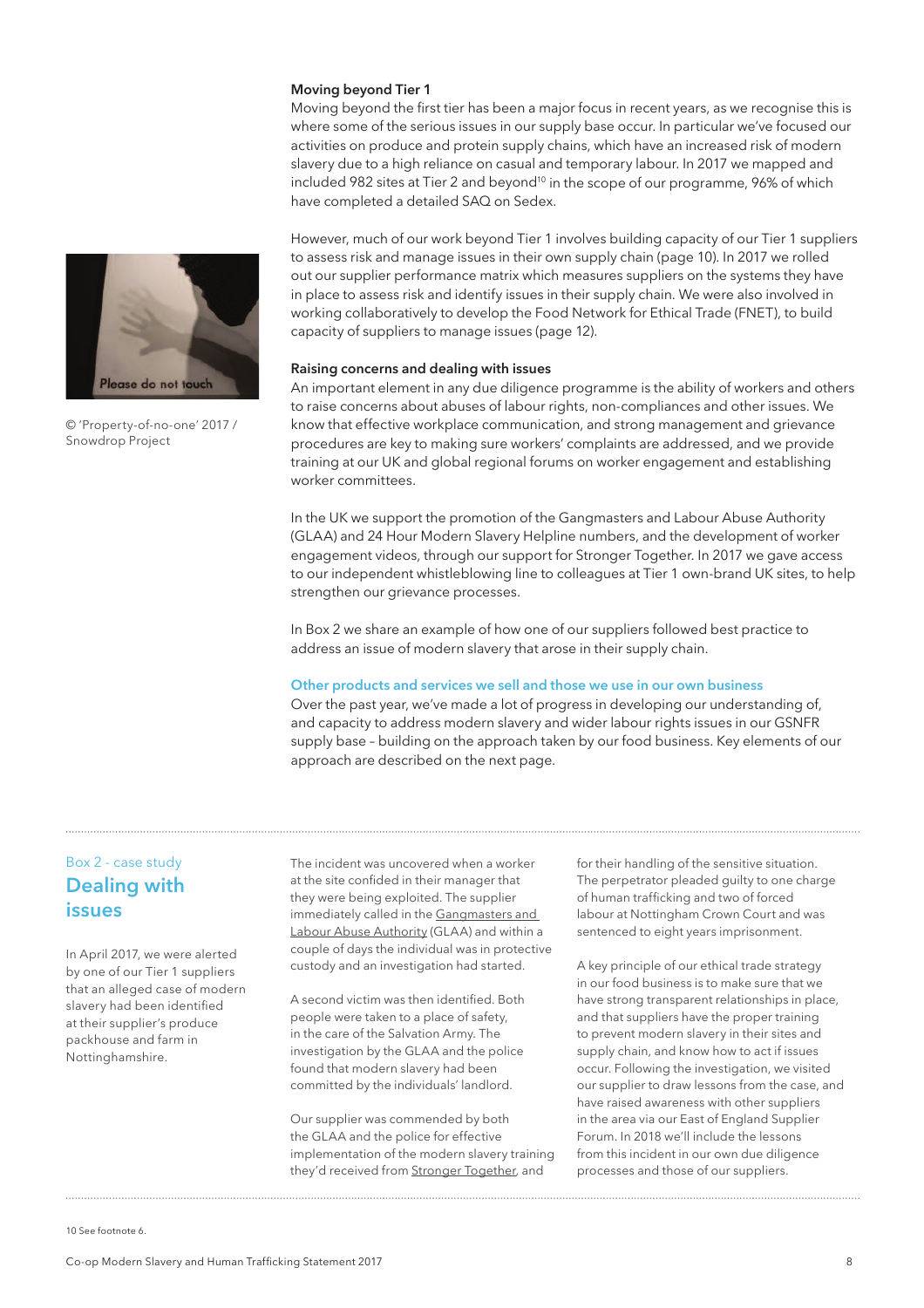#### Due diligence and risk assessment

As part of our existing procurement process for GSNFR, we carry out a desk-based risk assessment of new suppliers<sup>11</sup> against our SPSP (page 6), which includes criteria on ethical and sustainability issues, including labour rights and modern slavery. This process also applies to non-food own-brand products and services we sell in other parts of the business (eq Funeralcare masonry, insurance service providers). We'll be reviewing this process in 2018.

In 2017, under our new GSNFR Ethical Sourcing Strategy, we're taking the following additional steps to help identify high-risk suppliers and manage our risks of modern slavery:

- Prioritising risk areas: As reported last year, we carried out an initial high-level assessment of risk in our GSNFR supply base, and identified a number of potential risk factors and priority categories. In 2017 we reviewed this assessment and we're now using the following broad criteria to identify high-risk GSNFR suppliers:
	- Sectors and suppliers with a high proportion of low-paid, unskilled labourparticularly temporary, migrant labour, or high use of agency labour
	- Sectors and suppliers where supply chains extend into high risk countries
	- Our high-spend and business critical suppliers

Based on these criteria, we've revised our list of priority categories to focus on: Co-op branded goods (eg carrier bags and uniforms), Construction, Electronics, Facilities management, Masonry, Repairer networks, Warehouse and distribution services, and labour providers.

- Prior to contract award: We've introduced an updated set of questions in all Request for Proposals (RFPs) which will flag relevant ethical and sustainability risk factors. In addition we ask tailored ethics questions (including on modern slavery) during tender activity for the highest risk product/service categories (eg uniforms, labour providers, cleaning). Our revised SPSP and SSC are issued with all GSNFR tenders. We also make sure our contracts continue to contain 'right to audit' clauses.
- During the contracting phase: In 2017 we extended the use of Sedex to our GSNFR suppliers. We started with a pilot in our Funeralcare business (see Box 3), following which we began rolling the programme out to existing suppliers. We've requested that 100 of our higher-risk suppliers from our prioritised categories fill in a self-assessment questionnaire (SAQ) on Sedex and link to us on the system.

From 2018, we'll be requesting a completed SAQ from all new contracted suppliers in high-risk categories with a total anticipated spend of over £100,000. We'll also be reviewing due diligence on sub-contracting and asking suppliers to make their practices clear (eg not subcontracting without our knowledge and using approved subcontractors only).

# $Box$  3 **Funeralcare's** masonry supply chain

In 2017 we commissioned an independent study of our masonry supply chains, to increase transparency and help us to better manage risk.

As reported in our last Statement, we identified our masonry supply chains as one of our high-risk categories in terms of modern slavery. There are typically up to six tiers in masonry supply chains<sup>12</sup>.

Our masonry supply chain includes:

- Two Co-op monumental masonry manufacturing/factory sites (Shieldhall and Efford) - both in the UK.
- 13 Tier 1 suppliers all UK based.
- 21 Tier 2 suppliers that have recently been used by our T1 suppliers.

The majority of our masonry is granite, which is sourced from quarries in India and China. However, our supply chain also includes stone from quarries in Europe.

In 2017, as part of our enhanced due diligence processes, we asked our Tier 1 masonry suppliers to register on Sedex. By the end of 2017, 11 of our Tier 1 masonry suppliers were registered on Sedex, and four had completed an SAQ.

In 2018 we'll finish registration of all Tier 1 masonry service providers on Sedex, including SAQ completion. We'll be using the information from Sedex to help manage this risk.

12 For example, engraving/finishing product, importing/exporting wholesalers, cutting and polishing, quarries, with a wholesaler typically between quarries and cutting.

<sup>11</sup> For high ethical or environmental risk contracts with total anticipated spend of over £100,000 over their lifetime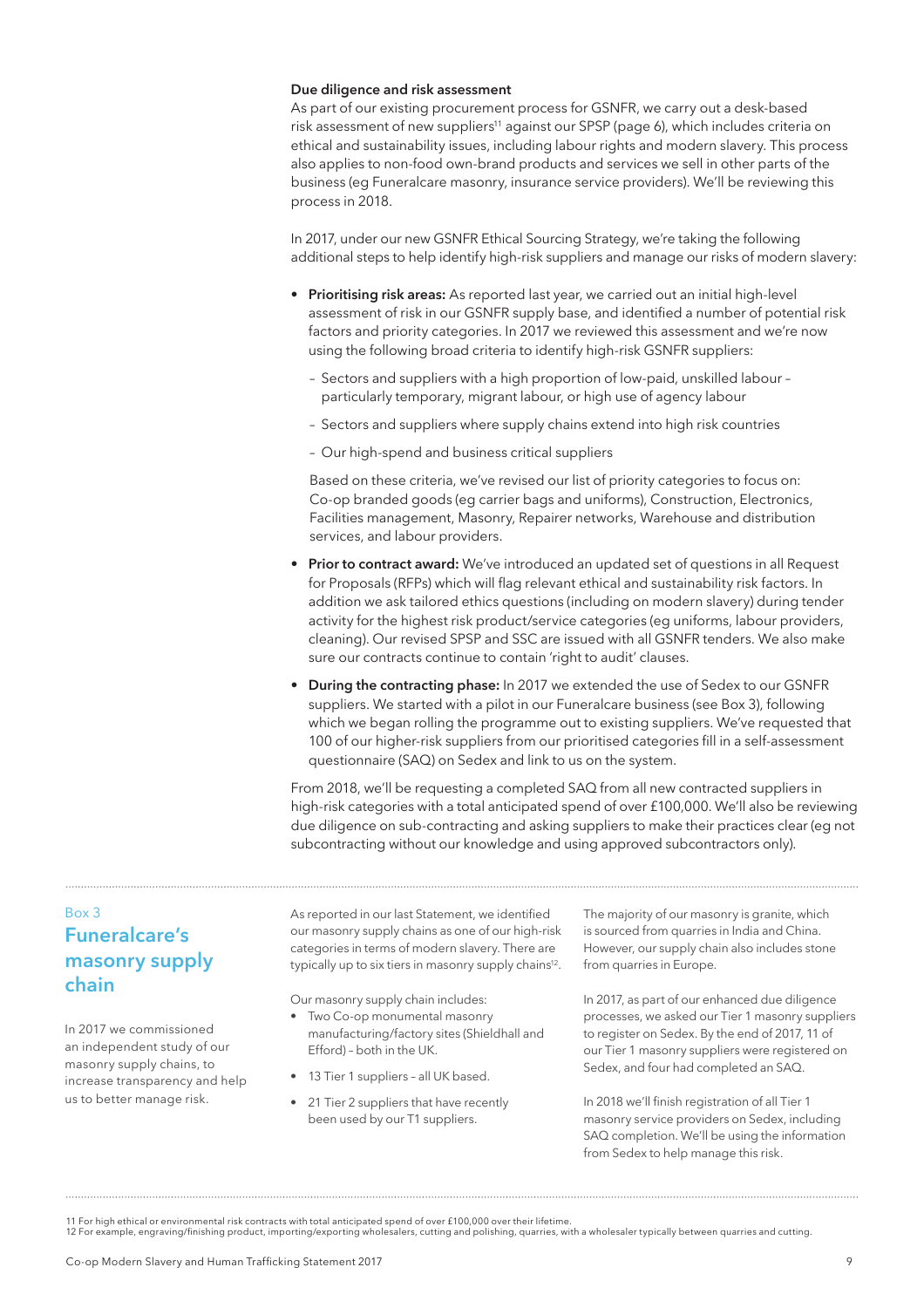# **(2) Training, capacity building and collaboration**

Our suppliers and colleagues have a huge role to play in helping us make sure that slavery and human rights abuses don't take place in our business or our supply chains.

We also know that modern slavery will only be stopped if we all work together, to share what we know and combine our efforts. This is why we run a variety of training courses for colleagues and suppliers, and take part in collaborative projects across the food industry, business and NGO communities.

# **(i) Training with our suppliers and in our supply chains**

#### **In our food business**

Through our Co-op Food ethical trade supplier engagement programme, we continue to provide a variety of bespoke and interactive training opportunities for suppliers on an ongoing basis, as well as providing access to tools and collaborative initiatives to help suppliers address the underlying causes of human rights issues, and to manage risks such as modern slavery beyond Tier 1 (see Boxes 4 and 5)<sup>13</sup>.

#### **Highlights from 2017**

- Holding our 5th Ethical Trade conference: over 150 delegates and eight interactive break-out sessions on topics such as responsible recruitment, addressing labour shortages and tackling modern slavery
- Launching our Ethical Trade Champions Awards, recognising five suppliers for their work in ethical trade
- Sharing supplier case studies to help spread good practice
- Launching our supplier ethical trade programme on the Co-op channel of Manufacture 2030<sup>14</sup>, so we can engage more suppliers, more often
- Holding a 2020 Horizon Scanning session with key strategic suppliers to help inform future strategy

#### **Engaging with our wider non-food supply base**

In 2017 we began engaging our non-food and GSNFR suppliers across a number of our business areas, to help build their capacity to identify and manage the risk of modern slavery and wider labour issues in their business and supply chains. This is a significant development in our work to address these issues, which we will be increasing from 2018. As well as hosting a GSNFR Stronger Together course (see Box 5), in 2017 we:

- Presented to over 350 of our construction suppliers at our Health and Safety conference, raising their awareness of the risks of modern slavery in the construction sector
- Have been developing training on ethical supply chain risks and management for suppliers and partners of our funeralcare business, with the aim of rolling this out in 2018
- Developed an approach with our higher-risk insurance suppliers to raise awareness of modern slavery, provide advice on the steps they can take to manage risks in their supply chains, and gain their support for our Bright Future programme (page 13).

 $Box 4$ **Co-op Food supplier training in 2017**

. . . . . . . . . . . . . . . . . . . .

### **27**

**supplier events in four countries**

**1,005 delegates reached** 

**621 sites represented** 

### **over 7,017**

**hours of training and engagement delivered**

# **95%**

of Co-op Food top 35 own-brand suppliers said that we're very effective in working with them to improve working conditions in the supply chain compared to other customers (Co-op Food Ethical Trade Supplier Survey 2017).

<sup>13</sup> Our supplier engagement programme includes running our strategic ethical trade forums with key suppliers; hosting regional ethical trade forums; and providing individual<br>support for new suppliers in our protein, produc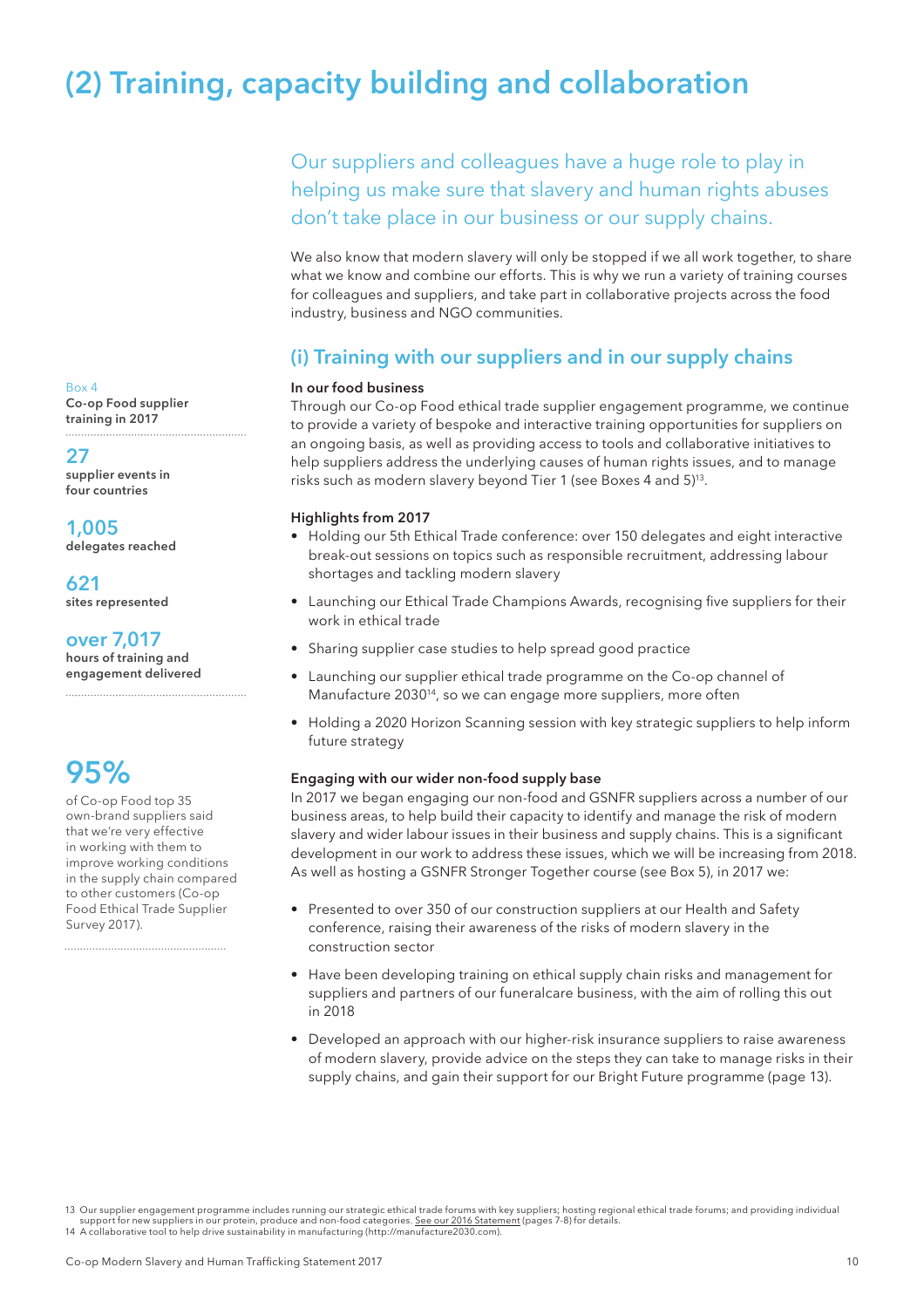# $Box 5$ **Supplier capacity building on modern slavery**

Modern slavery is a complex issue which can be hidden in plain sight, which is why we continue to put a lot of effort into raising awareness and understanding of the issue among our suppliers.

- The Co-op is a founder sponsor of UK stakeholder alliance Stronger Together, and all our suppliers are entitled to one free place on Stronger Together training sessions. 100% of key Co-op brand suppliers with sites in the UK (729 delegates from 252 sites) have attended a training session since 2013.
- An impact assessment of the Stronger Together programme carried out in 2017 told us that 96% of respondents agreed Stronger Together had increased their knowledge and understanding of modern slavery<sup>15</sup>.
- We hosted five Stronger Together training events at our Manchester Support Centre in 2017, including a one-day course for GSNFR suppliers. Approximately 20 of our high-risk GSNFR suppliers - including from facilities management companies, labour providers

and insurance service providers - took part alongside key colleagues from Procurement and higher-risk business areas.

- Modern slavery is regularly discussed at our regional supplier forums; in 2017 we were supported by experts from Anti-Slavery West Midlands, the GLAA and Stronger Together. Training on responsible recruitment and the elimination of recruitment fees was also integrated into our Food Strategic Forum and annual Ethical Trade Conference.
- In 2017 colleagues from our Food Ethical Trade team also supported Stronger Together training in Spain, and the launch of Stronger Together in South Africa.

# **(ii) Training our colleagues**

We focus our internal training on colleagues in key technical and supplier-facing roles, as well as those with responsibility for procurement and HR policies. In 2017, we focused on developing and delivering new training on modern slavery and ethical trade for non-food buying colleagues, while continuing with existing training for key technical and supplierfacing colleagues in Food.

- For food colleagues: We have a comprehensive internal training programme on ethical trade, and held seven sessions for 56 key commercial colleagues in 2017. We also developed and rolled out our new half-day Advanced Ethical Trade session to key colleagues who regularly visit and interact with suppliers, using an external training provider. A further 25 colleagues attended the Co-op Ethical Trade Conference.
- For non-food procurement colleagues: In 2017 over 350 colleagues from across the business who buy or manage goods and services - including those from our insurance, funerals and electricals businesses - attended a training session on our new Buying Goods and Services Policy (page 6). We also ran a more focused 'Introduction to Ethical Sourcing' training session for 40 procurement colleagues, and an 'Introduction to Sedex' session for GSNFR procurement colleagues and supplier managers. In 2018 we'll be rolling out the ethical sourcing training to supplier managers across the business as part of our Procurement Academy training programme.
- **For HR colleagues:** In 2017 we developed online training specifically for colleagues in our HR and Resourcing Services teams who give advice and guidance to line managers and who manage our recruitment process. The training is designed to raise awareness of modern slavery, including how to spot the signs and what to do if they have concerns. The training includes recordings of example calls based on the types of scenarios which might occur. Training began in December 2017 and will be rolled out to over 200 colleagues in 2018, as well as becoming part of the induction for new starters.

We also trained 15 HR Business Partners with management-level responsibility across over 3,000 food stores, on modern slavery and on how they can support Bright Future (page 13) as it expands.

### **Sharing experience/knowledge across our business: Our Practitioners Group**

In 2017 we set up a new Ethical Trade and Human Rights (ET&HR) Practitioners Group to share our expertise on modern slavery and wider labour issues across the Co-op. The Group brings together colleagues from across our food, insurance, funerals and electricals businesses, along with those in key functions such as procurement, facilities and HR who are involved in ethical sourcing and increasing awareness of modern slavery. The group met quarterly in 2017 to share knowledge and expertise on risk assessment, training and managing issues.

15 http://stronger2gether.org/resources/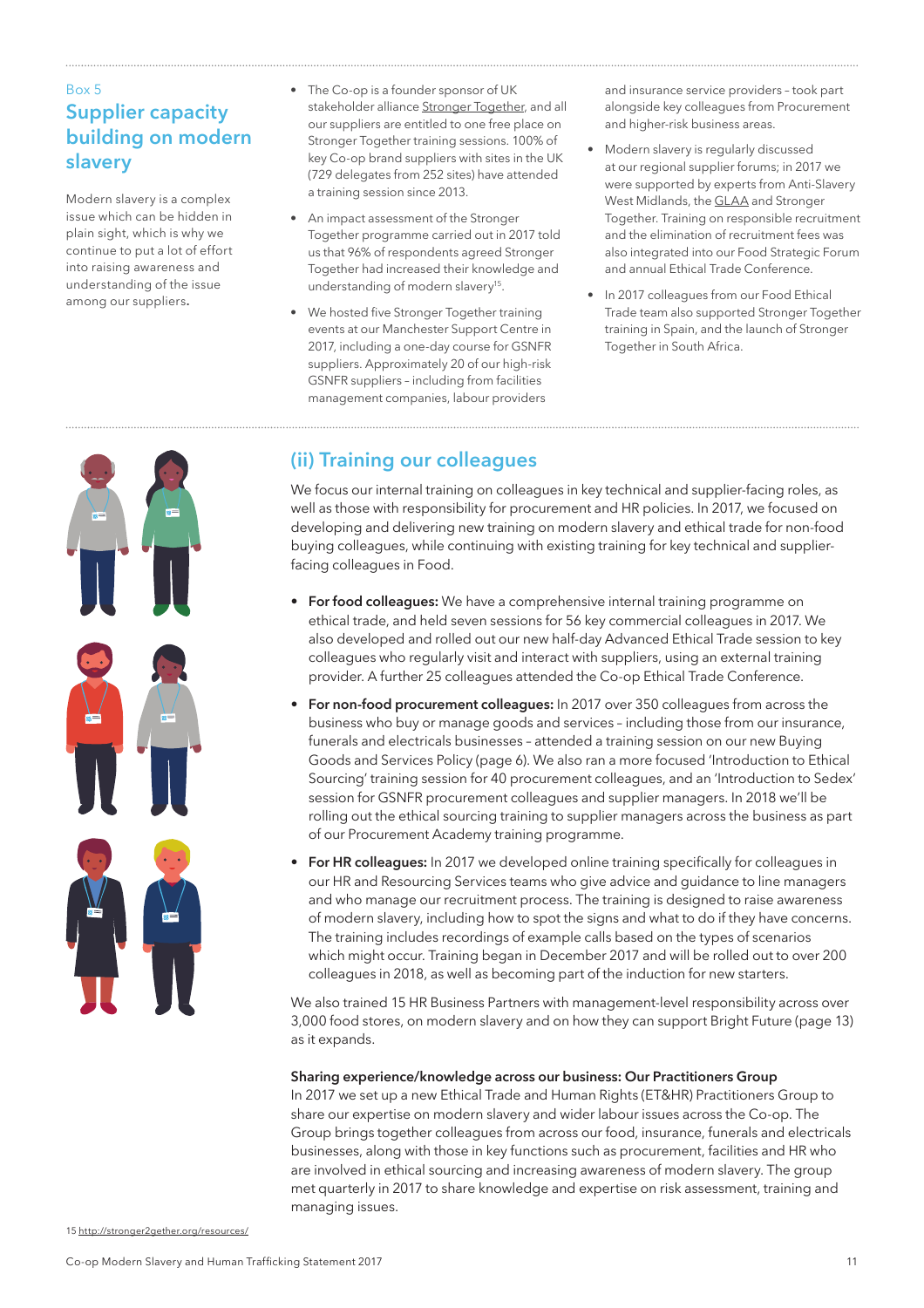# **(iii) Collaborating with others**

Tackling modern slavery requires more than just individual action, and we're committed to working collaboratively to help increase our effectiveness. We're a founder member of the Ethical Trading Initiative (ETI) and Stronger Together, and continue to play an active part in these and other collaborative working groups<sup>16</sup> to improve working conditions across the world (see our 2016 Statement, page 9).

#### **Across the food sector**

In 2017 we were particularly active in the following initiatives across the food sector:

- FNET: In 2017 we were involved in the development of the Food Network for Ethical Trade (FNET), which was set up to support suppliers (including those beyond Tier 1) on due diligence and to establish a common approach to managing ethical trade risks in global food supply chains. During its 12-month foundation phase, 22 food suppliers and six UK retailers are taking part in the collaborative network. The Co-op is on FNET's Governance Group.
- **Accommodation standards:** We supported the work to develop and launch an industry accommodation standard in the UK, designed to improve living accommodation for seasonal workers in the agricultural sector.
- **Tomato sector in Italy:** Since 2013 we've been working very closely with our main supplier of tomatoes, to help tackle issues of unrequlated, informal labour provision and an influx of vulnerable migrant workers seeking work. An ETI working group was set up in 2017 to push for collaborative action in Italy to tackle this complex issue, and to reduce and eventually eliminate exploitative practice in the tomato and wider agricultural sector. The Co-op is co-leading the group's work with support from other ETI members.
- **Spain Ethical Trade Forum:** We played a key role in creating a local forum for Spanish suppliers to come together to share good practice, discuss challenges and improve working conditions in the agriculture sector. In 2017 eight meetings took place across three regions, with speakers from ETI, Stronger Together and the International Organization of Migration.

#### **Wider collaboration**

In 2017 we started reaching out to other businesses to start sharing experiences and take part in collaborative initiatives as they relate to our own operations and non-food supply chains. These include:

- **Sedex GSNFR Working Group:** We're participating in a new GSNFR Working Group in collaboration with Sedex and four other major retailers. As a member of the 'Core' Steering Group<sup>17</sup> we'll help develop a strategy to engage GSNFR suppliers in ethical trade (with an initial focus on labour providers), create new Sedex tools and guidance and share expertise.
- Greater Manchester Modern Slavery Business Network: In 2017, with the support of Greater Manchester's Programme Challenger<sup>18</sup>, we set up a network to bring together business in Greater Manchester and the region, to share best practice in addressing modern slavery, and identify challenges and opportunities for collaborating. We held the first meeting in January 2018 and will meet three times a year.

We also spoke at a number of major conferences, to share what we are doing to tackle modern slavery in our business and supply chains. These include the Responsible Business Summit Europe, where our CEO Steve Murrells took part in a panel discussion on modern slavery, as well as presentations by our Policy and Campaigns Director at the Global Modern Slavery and Supply Chain Summit, Wilberforce Freedom Summit, CIPS Annual Conference, and the Ethical Corporation Responsible Supply Chain Summit among others.

3D Programme Challenger is Greater Manchester's partnership approach to tackling serious organised crime in all its forms, including modern slavery (www.<br>programmechallenger.co.uk).

# **ETI as a 'Leader'** in all six Principles of

Implementation with an overall score of 90%

**Recognised by** 



© 'Sara' 2017 / Snowdrop Project

<sup>16</sup> Including: ETI programmes on vulnerable workers, worker dialogue in South Africa, and seafood in Thailand: the strawberry sector in Morocco; Stronger Together; the Sedex Stakeholder Forum; and ethical trade supplier forums in Spain and Egypt.<br>17 The Core Steering Group includes the Co-op, John Lewis/Waitrose, Kingfisher, Tesco and Selfridges, with the potential for five more companies to a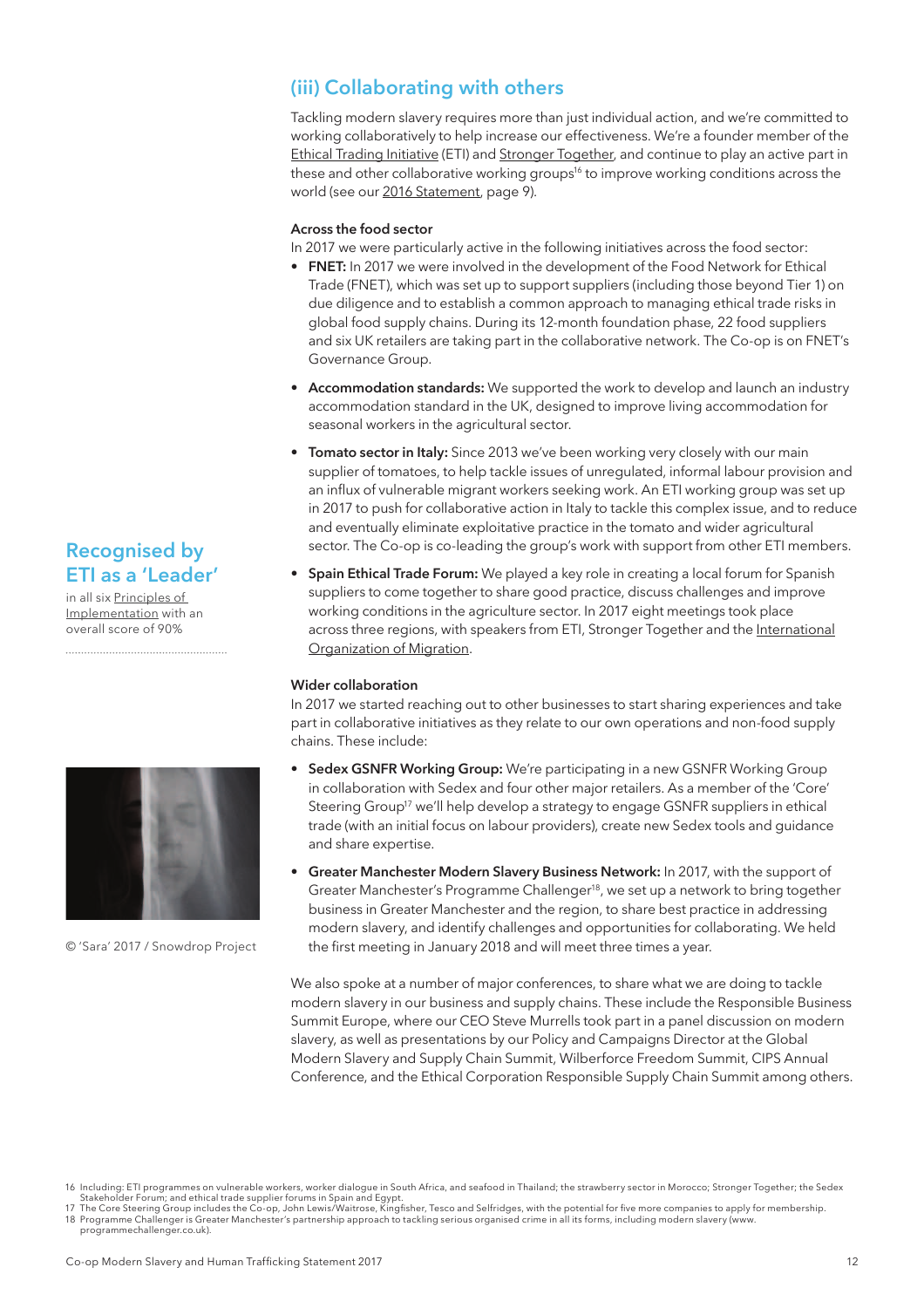# (3) Going the extra mile: **Campaigning on modern slavery**

|                                 | We've been clear about what we're doing to help prevent modern slavery taking place<br>in our own operations and supply chains. And as a responsible business, this is what<br>you'd expect us to be doing. However, we never lose sight of those affected by modern<br>slavery - the vulnerable and desperate people who fall victim to the criminals exploiting<br>them for their own gain. |
|---------------------------------|-----------------------------------------------------------------------------------------------------------------------------------------------------------------------------------------------------------------------------------------------------------------------------------------------------------------------------------------------------------------------------------------------|
|                                 | This is why the third element of our approach is campaigning and advocacy for support<br>for victims of modern slavery. This is something our members and colleagues also feel<br>very strongly about - voting overwhelmingly in support of a motion at our AGM in May<br>2017 committing us to campaign for victims of Modern Slavery <sup>19</sup> .                                        |
| <b>Our campaign</b><br>involves | Giving victims of modern slavery paid work placements through Bright Future                                                                                                                                                                                                                                                                                                                   |
|                                 | (ii) Advocacy and lobbying for better support for victims                                                                                                                                                                                                                                                                                                                                     |
|                                 | (iii) Raising awareness of modern slavery among colleagues, members and others                                                                                                                                                                                                                                                                                                                |
|                                 | (i) Bright Future                                                                                                                                                                                                                                                                                                                                                                             |
| Box 6                           | In March 2017 we launched Bright Future, which offers the chance of a paid work                                                                                                                                                                                                                                                                                                               |

 $R$ Bright Future in 2017

 $\sim$ 

# 7 charity partners

(four more coming onboard)

15 placements (19 more planned)

# **12 businesses**

actively engaged

placement and a job in our food business to those who've been rescued from modern slavery.

We made huge strides in rolling out Bright Future in 2017 (see Box 6), including:

- Developing new charity partnerships: Having founded our initial partnership with the charity City Hearts, in 2017 we set up partnerships with six more charities who are experienced in supporting survivors of modern slavery: the Snowdrop Project, Sophie Hayes Foundation, Kalayaan, Hope for Justice, the Medaille Trust and The Jericho Foundation - all of which led to Bright Future placements. We started discussions with a further four charities (Olallo House, Bakhita House, Migrant Help and Black Country Women's Aid) which we expect to lead to further placements in 2018.
- **Creating new work placements:** In March 2017 we set an ambition to create 30 new work placements in the programme's first year of operation. By the end of 2017 we had created 14 placements within the Co-op Group<sup>20</sup> and set up a further placement in a Central England Co-operative food store through our partnership with The Jericho Foundation. A further 19 placements are under discussion, including in our insurance business, which we expect to start in early 2018.
- Supporting other businesses to take part in Bright Future: We know that to make a real difference we need others to join us. Throughout 2017 we told as many people as we could about Bright Future, and encouraged them to take part. We've been delighted by the response. By the end of 2017, 12 businesses were engaged and planning to provide their own placements in early 2018. These include four of our own food suppliers, several independent Co-op societies<sup>21</sup> and other retailers and businesses

In November 2017 we held a workshop for nine businesses about the practicalities of rolling out Bright Future - including safeguarding for both the candidates on placements and colleagues supporting them.

<sup>19</sup> We also held a fringe meeting at the AGM, where members heard from Independent Anti-Slavery Commissioner Keyin Hyland, Major Anne Read of the Salvation Army, and Lara Bundock, CEO of the Snowdrop Project

<sup>20</sup> Of these, seven were supported by City Hearts, two by the Snowdrop Project, one by Sophie Hayes Foundation, one by Kalayaan, two by Medaille Trust, and one by Hope for Justice

<sup>21</sup> Central England Co-operative, Mid-Counties Co-operative and East of England Co-operative.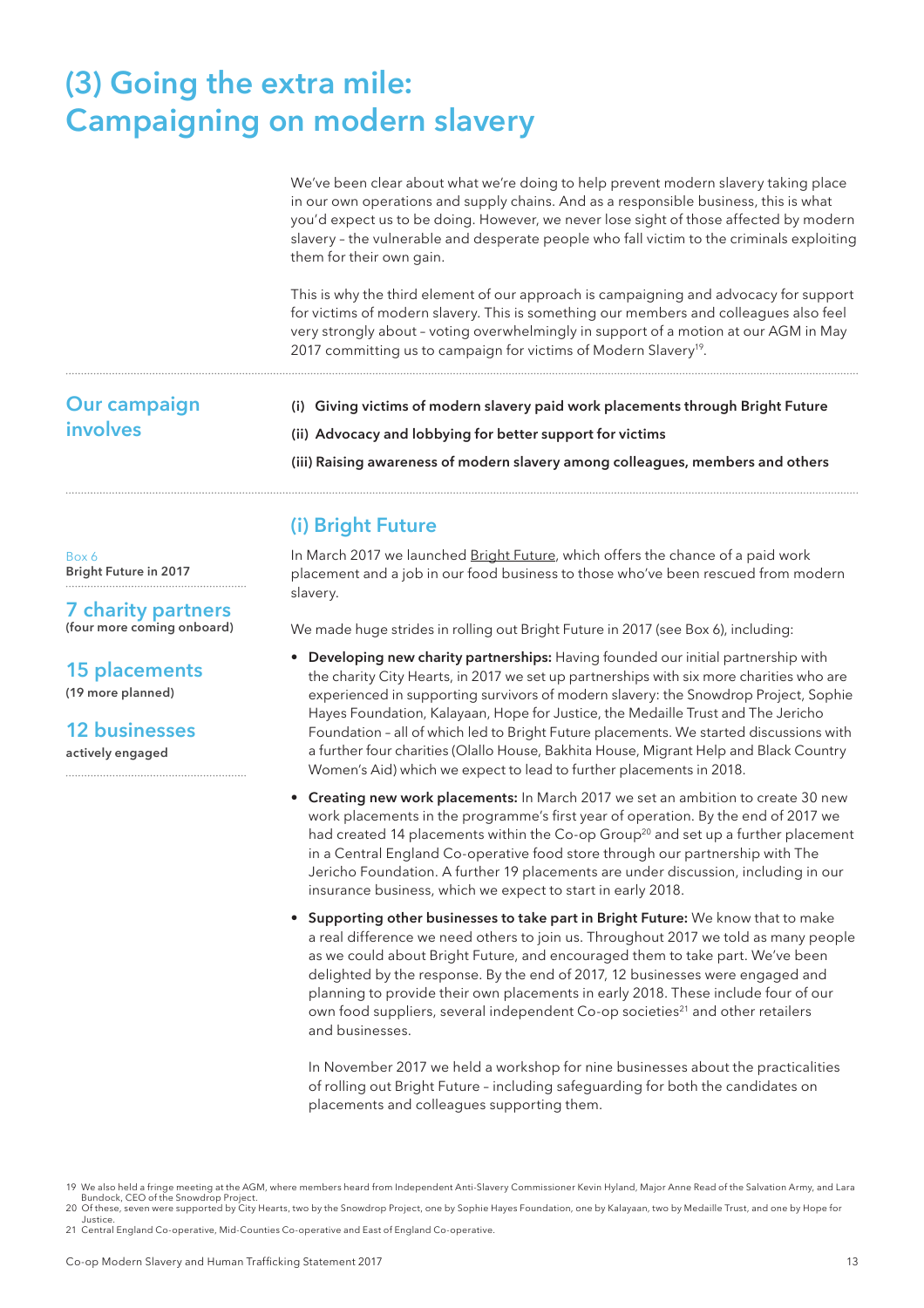#### Assessing our progress - an independent view

We recognise that there's always room for improvement. Which is why in October 2017 we commissioned the University of Liverpool to carry out an independent interim review<sup>22</sup> of Bright Future, to help us understand what's working well, what we could do better, and opportunities for the future of the programme.

We published the review in November at an event in Manchester hosted by our CEO Steve Murrells, and shared it widely with the people and organisations who are tackling modern slavery in the UK<sup>23</sup>.

Overall, the findings of the review were very positive. More importantly it gave us valuable insights to help ensure the longer-term success of the programme and help us build the evidence base for better government support for victims. We'll be commissioning another evaluation in late 2018 which will focus on the impact the programme is having.

Next steps on Bright Future include extending our partnership with City Hearts and supporting them to set up a National Matching System for businesses and charities, and recruiting more businesses to offer placements to victims.

# (ii) Advocacy and lobbying for better support for victims

Bright Future will only ever be one part of the solution for victims of modern slavery. There are many people who, because of their emotional or personal situation, are not ready or legally entitled to work. Those individuals are being left to fend for themselves once their 45 days of statutory support ends, at which point they are at risk of homelessness, poverty and re-trafficking<sup>24</sup>.

We're working to help change this situation, through advocating for a longer period of support for victims. In 2017 we engaged with parliament on this issue including:

- Supporting Lord McColl's Private Members' Bill on enhanced support for Victims of Modern Slavery<sup>25</sup>
- Taking part in the Advisory Group set up by Baroness Lola Young on her Private Members' Bill on Transparency in Supply Chains
- Taking part in the Business Against Slavery Forum at the invitation of the Home Secretary, Rt Hon Amber Rudd MP<sup>26</sup>
- Submitting evidence to the Work and Pensions Committee inquiry into Support for Victims of Modern Slavery and evidence to the Joint Committee on Human Rights inquiry into Human Rights and Business

We also engaged with a number of influential groups and individuals, including the All-Party Parliamentary Group on Human Trafficking and Modern Slavery, Scottish Government Implementation Group on Human Trafficking and Exploitation, Scottish Government Stakeholder Forum, the Office of the Anti-Slavery Commissioner, Anti-Slavery International, Human Trafficking Foundation, The Salvation Army and Unseen.



Steve Murrells and speakers at the Co-op AGM 2017 Fringe meeting on Modern Slavery

"In our view the Co-op's Bright Future programme constitutes an extremely valuable initiative that can point to success, providing the foundations to grow. It puts the Co-op at the forefront of business efforts to address modern slavery in the UK. The report highlights the importance of continued commitment from the Co-op from the highest level to sustain the programme and ensure its success moving forward." **University of Liverpool** 

"Business can also support the victims of modern slavery. The Co-op Group and the charity City Hearts have launched the Bright Future programme, which offers survivors paid work placements, with the possibility of full-time employment at the end. Opportunities like this can help victims rebuild their lives, reintegrate them into society and reduce the risk of their being re-trafficked."

Home Secretary Amber Rudd<sup>27</sup>

<sup>22</sup> The Co-op's Bright Future programme: An independent Interim Review, by Dr Alex Balch (University of Liverpool), Professor Gary Craig (Wilberforce Institute, University of Hull), Ms Kate Roberts (Human Trafficking Foundation), Ms Alexandra Williams-Woods (University of Liverpool), October 2017.<br>23 https://blog.coop.co.uk/2017/11/08/the-university-of-liverpool-marks-our-work-to-help-the-victims-of-m

<sup>24</sup> House of Commons Work and Pensions Committee, Victims of modern slavery: Twelfth Report of Session 2016-17', HC 803, 30 April 2017; C. Beddoe, L. Bundock and T. Jardan,<br>"Life Beyond the Safe House for Survivors of Moder

Law beyond the sale notword on the second reading of his Bill (blog.coop.co.uk/2017/09/08/why-we-need-to-give-modern-slavery-victims-more-support), and the<br>Co-op and Bright Future received positive mentioned in the debate

<sup>26</sup> Co-op Group CEO Steve Murrells was invited to join the Forum for CEOs, and Co-op Director of Policy and Campaigns is a member of the Working Group.<br>27 'Only by working together can we eradicate modern slavery', Evening working-together-can-we-eradicate-modern-slavery-a3654916.html).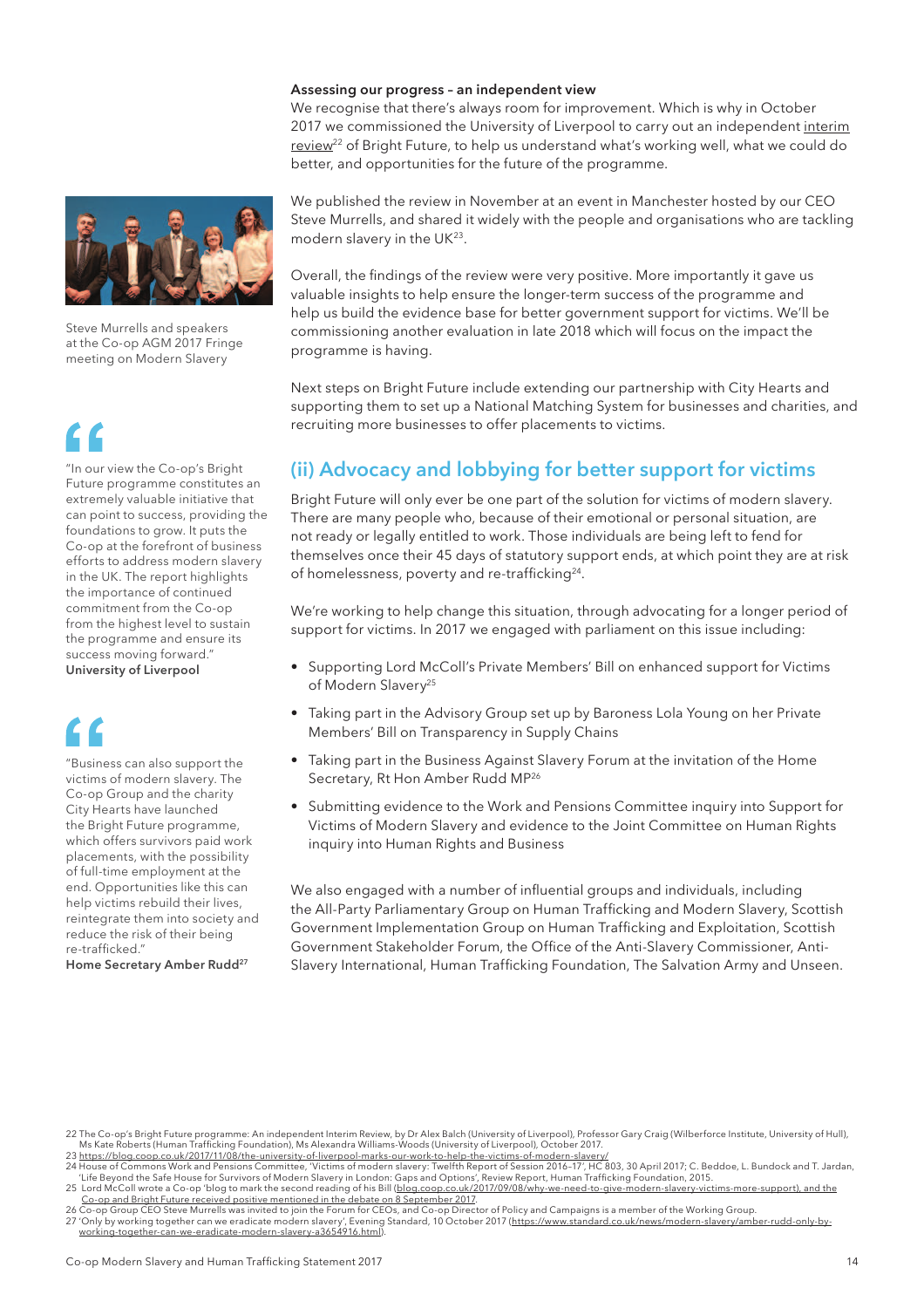8% of people don't know

what modern slavery is



Raising awareness of modern slavery through our advert (placed in national newspapers on Anti-Slavery Day)

# (iii) Raising awareness of modern slavery

Although the issue of modern slavery has been getting more attention in government, business and the media, we know that the general public has little awareness of it. According to our research in 2017, 18% of people didn't know what Modern Slavery is<sup>28</sup>. Until this changes, modern slavery will remain 'hidden in plain sight' - which is why our campaign also includes awareness-raising activities.

We're focusing first on our colleagues and members, as that's where we can have most impact. But we're also exploring opportunities to engage our customers and wider society.

#### In 2017 we:

- Held awareness raising activities on Anti-Slavery Day in October for colleagues in our Support Centre in Manchester. Stop the Traffik and the Greater Manchester Police hosted a stand in our atrium, and gave advice on how to 'spot and stop' modern slavery
- Included sessions on modern slavery at our Co-op 'Shape Your Community' events<sup>29</sup>
- Ran a high-profile social media campaign on Anti-Slavery Day which reached almost 1 million people
- Emailed over 1.5 million Co-op members on Anti-Slavery Day, to raise awareness of modern slavery and what to do if they suspect it
- Placed adverts in national newspapers<sup>30</sup>, promoting the UK 24 hour Modern Slavery Helpline and guidance on how to 'Spot it and Stop it' to mark Anti-Slavery Day
- Participated in the expert roundtable convened by the London Evening Standard and chaired by Cardinal Vincent Nichols. The roundtable's final report containing recommendations for governments and business was published in February 2018<sup>31</sup>.

We plan to increase our colleague, member and public awareness-raising activities in 2018. And we will be carrying out further research on awareness levels.

"We need more companies to respond to modern slavery like the Co-op' Kevin Hyland, Independent Anti-Slavery Commissioner

#### Recognition of our work

Bright Future and our modern slavery campaigning have been recognised by the Government, the Independent Anti-Slavery Commissioner, and key organisations working on modern slavery<sup>32</sup>.

We're particularly proud of being the first British business to be awarded the Thomson Reuters Stop Slavery Award for excellence in supplier engagement/capacity building and Bright Future.



The Thomson Reuters Stop Slavery Award

28 Research conducted for the Co-op by One Poll, questioning 2,012 UK adults between 25-29 August 2017.<br>29 Our Bright Future partners Snowdrop, City Hearts and Salvation Army provided speakers for events in York, Blackpool coop/shape-your-community).<br>30 The Express, The Sun and The Daily Mail.

and the surface of the surface of the surface of the sevening-standard-s-modern-slavery-campaign-a3669566.html<br>32 Eg the Home Secretary Amber Rudd (in the London Evening Standard); the Independent Anti-Slavery Commissioner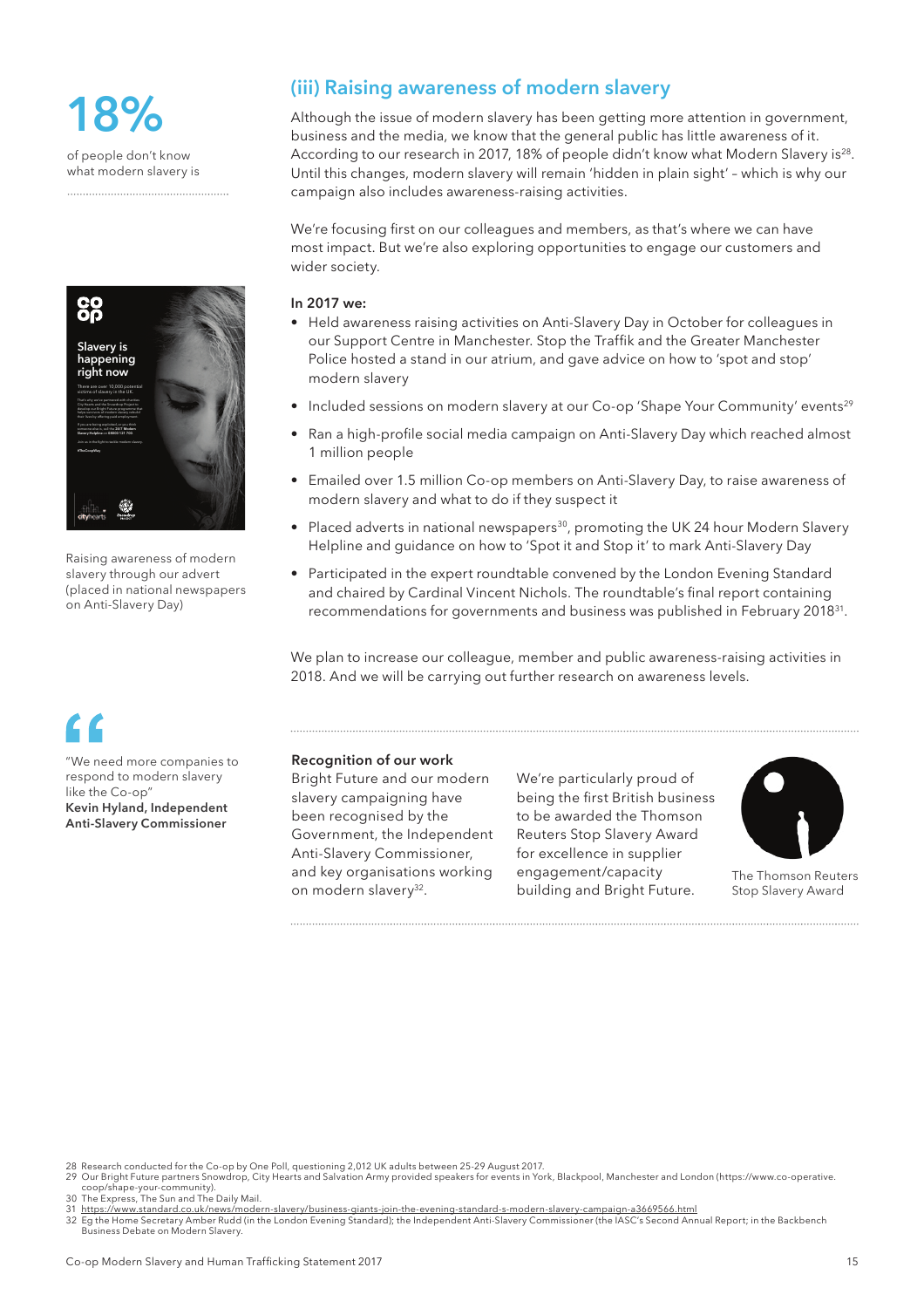# **Tracking our progress**

# How we did in 2017

We set ourselves some challenging targets last year to help drive our efforts to prevent modern slavery taking place in our business and supply chains, and to help provide better support for victims.

Overall we have achieved or are on track with 22 of the 24 targets we set in four areas (due diligence, training, campaigning and measuring performance). Specifically, we achieved or are track with all but one of our seven targets on due diligence, with our work to embed new forced labour indicators now extending into in 2018. We've fulfilled all ten of our commitments on training and capacity building with suppliers and colleagues. We set ambitious targets for the first year of our campaign and are proud of our progress, despite being slightly behind schedule with our aim of helping our suppliers to host Bright Future placements. And as promised, we're meeting our three targets to monitor our progress, and have provided updates throughout this Statement.

For completeness and transparency we've set out our progress in an online table, which shows exactly how we've done against each of the targets we set.

## Plans for 2018 and beyond

We'll be building on the activities and progress we've made over the past year, including challenging ourselves to enhance our due diligence processes; training and raising awareness of colleagues in key roles; and scaling up Bright Future with the launch of our new National Matching System. Specific targets for 2018 and beyond are set out on the next page.

This statement was approved by the Board of the Co-op<sup>33</sup>

Stillandes

**Steve Murrells** CEO, Co-op Group April 2018

33 This includes the Boards of Co-operative Group Limited, Co-operative Group Food Limited, Funeral Services Limited, Co-operatives E-Store Limited, Co-operative Legal Services Limited and CIS General Insurance Limited.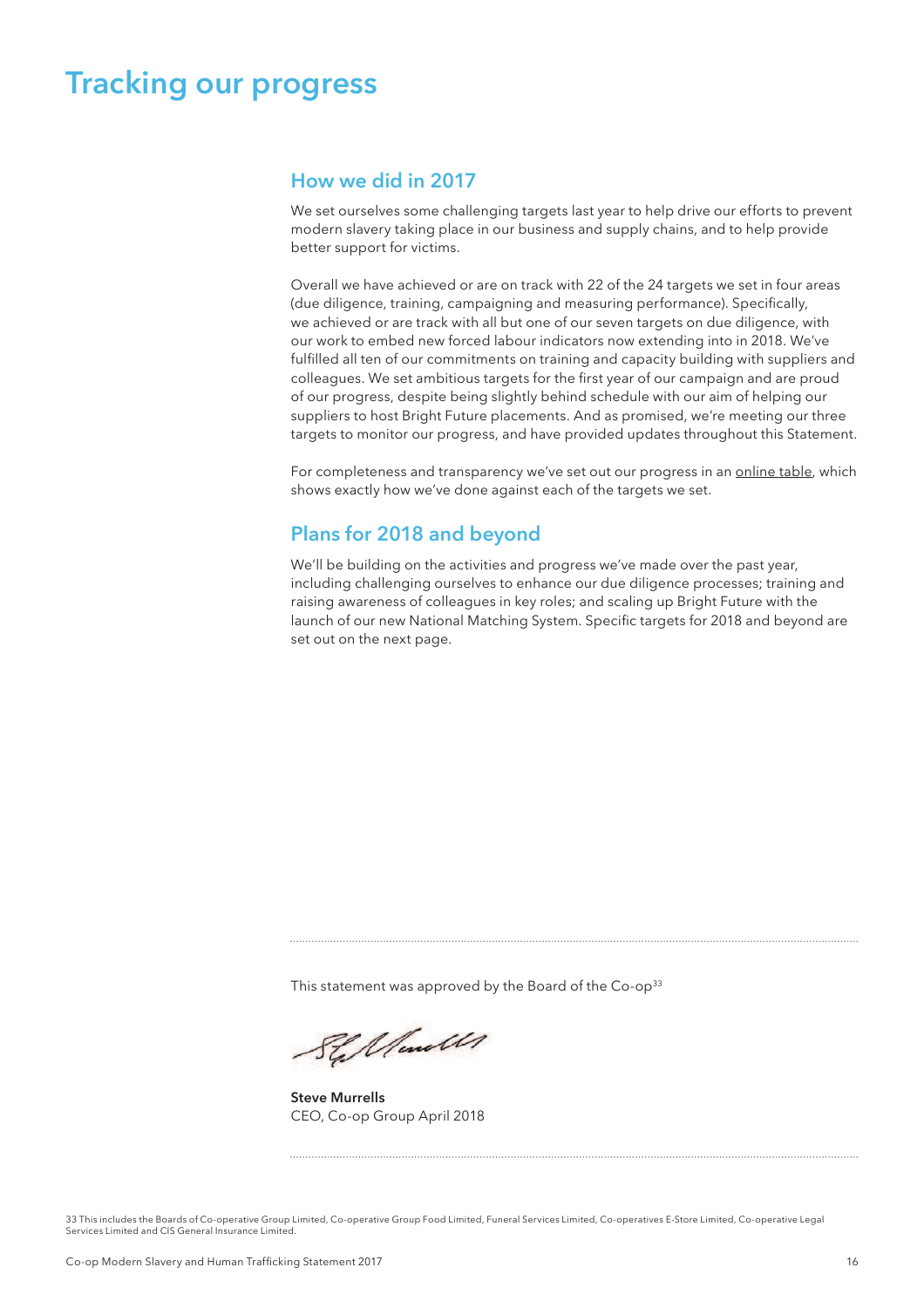# **Targets for 2018 and beyond**

#### **1. Managing the risk of modern slavery**

#### **(a) In our food business**

We will continue to drive innovation in due diligence and supply chain transparency, and to mitigate human rights risks and tackle the root causes of modern slavery. In 2018 we will:

- Share details of our food own-brand Tier 1 production sites, and our plans to mitigate the most significant human rights risks in our supply chain, to provide greater transparency on our activities to address modern slavery
- Carry out ten pilots to integrate worker voice technology and participatory techniques into due diligence processes in three of our sourcing countries, to improve our effectiveness in identifying hidden issues such as modern slavery
- Support the roll out of labour provider certification in the UK, and embed responsible recruitment training in our supplier engagement activities, as part of our long-term commitment to promote responsible recruitment and eliminate recruitment fees in supply chains to address root causes of modern slavery
- Roll out the Stronger Together Tackling Modern Slavery Programme Progress Reporting Tool to our key suppliers, to enable them to measure and report their progress in developing robust systems to prevent, identify and combat modern slavery

Outstanding from 2017: We will complete our work to embed the new Sedex forced labour indicators into reporting and risk assessment processes for own-brand suppliers.

#### **(b) In our other operations**

We will embed our new GSNFR Ethical Sourcing Strategy in procurement and supplier management. In 2018 we will:

- Include ethics and modern slavery in governance meetings with our key, high-risk GSNFR suppliers to help manage risks, drive improvements where needed and identify examples of good practice
- Request all new high-risk GSNFR suppliers including in our insurance business to register on Sedex and complete a selfassessment questionnaire (SAQ) to improve our understanding of our supply chain and help identify risks
- Ensure all our Funeralcare Tier 1 masonry service providers are registered on Sedex and complete an SAQ
- Ensure 30% (by spend) of third-party brand suppliers to our electricals business are registered on Sedex

Outstanding from 2017: We will also complete our work to embed modern slaveryin our revised Eligibility to Work Policy, and to review the way we use our SPSP in due diligence.

#### **2. Training, capacity building and collaboration**

We will embed ethical trade further through our colleague and global supplier training programmes in our food business and across our operations. In 2018 we will:

#### **(a) In our food business**

- Reach over 1,000 people through 20 global supplier events, to build capacity and share best practice
- Develop and roll-out awareness-raising communications to around 50,000 colleagues in food stores and depots to help them recognise the signs of modern slavery and know how to report any concerns

#### **(b) In our procurement, HR and other operations:**

- Deliver our 'Introduction to ethical sourcing training' to supplier managers across our businesses (including Funeralcare and Insurance), to increase their capability to confidently engage with suppliers on ethical issues
- Develop and deliver training to procurement and supplier managers on using information provided through Sedex to better manage risks of labour abuses and modern slavery in our business and supply chains
- Complete training of key HR colleagues to identify, report and manage potential modern slavery cases in our own business [outstanding from 2017], and include in team inductions from 2018

**3. Campaigning on modern slavery**

We will continue to scale-up and assess the impact of Bright Future (building on the findings of the interim independent review), and help more victims of modern slavery to move into paid work. In 2018 we will:

- Support City Hearts to build and launch a National Matching System to link charities and employers, and create new and varied Bright Future placements for victims throughout the UK
- Recruit 20 Bright Future business partners and 20 referring partners to the National Matching System
- Create 85 paid work placements for victims of modern slavery through the National Matching System, of which 45 will be provided within the Co-op
- Commission a second independent evaluation of Bright Future to help provide insight into the impact the programme is having on victims and other stakeholders, build an evidence base for better government support for victims, and inform our strategy for Bright Future to become independent of the Co-op by 2020
- Explore the use of pre-employment skills training for victims, including working with the Sophie Hayes Foundation Day 46 programme, to help understand how to provide better support for victims to move into the workplace